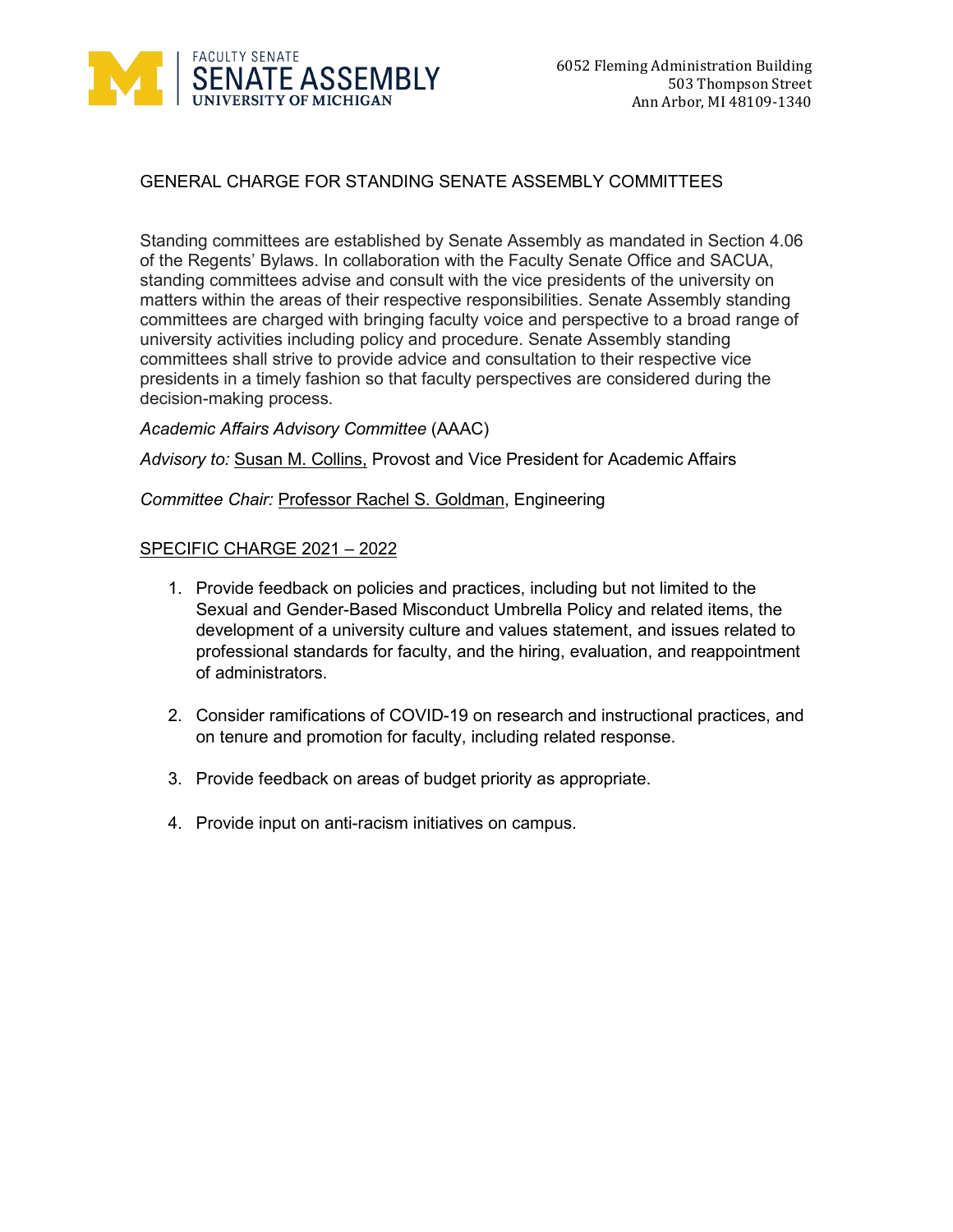

*Communications Advisory Committee* (CAC)

*Advisory to:* Kallie Michels, Vice President for Communications

*Committee Chair*: Yulia Sevryugina, University Library

- 1. Facilitate communications concerning sustainability, carbon neutrality, and DEI; build trust between the university and faculty, staff, and students through transparent communication about decision processes for issues like sexual harassment, COVID-19, financial setbacks, anti-racism, and challenges to free speech.
- 2. Consider best practices to ensure and facilitate fairness, equity, and inclusion in university communications.
- 3. Examine ways to promote faculty engagement and communicate engagement to the campus, partners, and stakeholders.
- 4. Address other issues brought forward by the committee members and deemed important for the committee to discuss with the VP for Communications.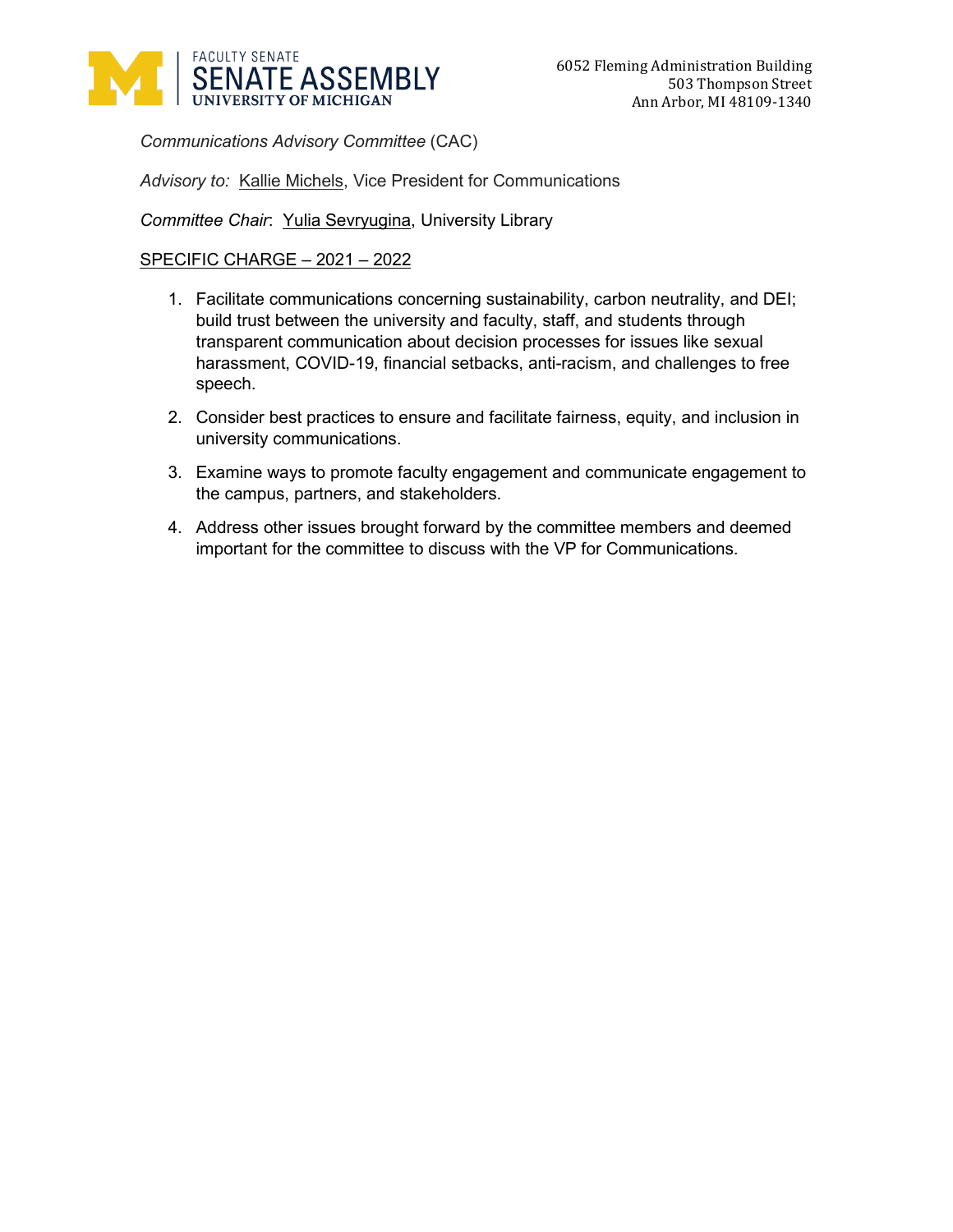

*Development Advisory Committee* (DAC)

*Advisory to:* Tom Baird, Vice President for Development

*Committee Chair*: Professor Robert Ziff, College of Engineering

- 1. Facilitate a knowledge exchange between the Office of University Development (OUD) and DAC members to help enrich development-related dialogue between members and their colleagues, both within development and to their broader university communities.
- 2. Utilize DAC members for their expertise in faculty-related development questions, particularly as they relate to long-term development planning.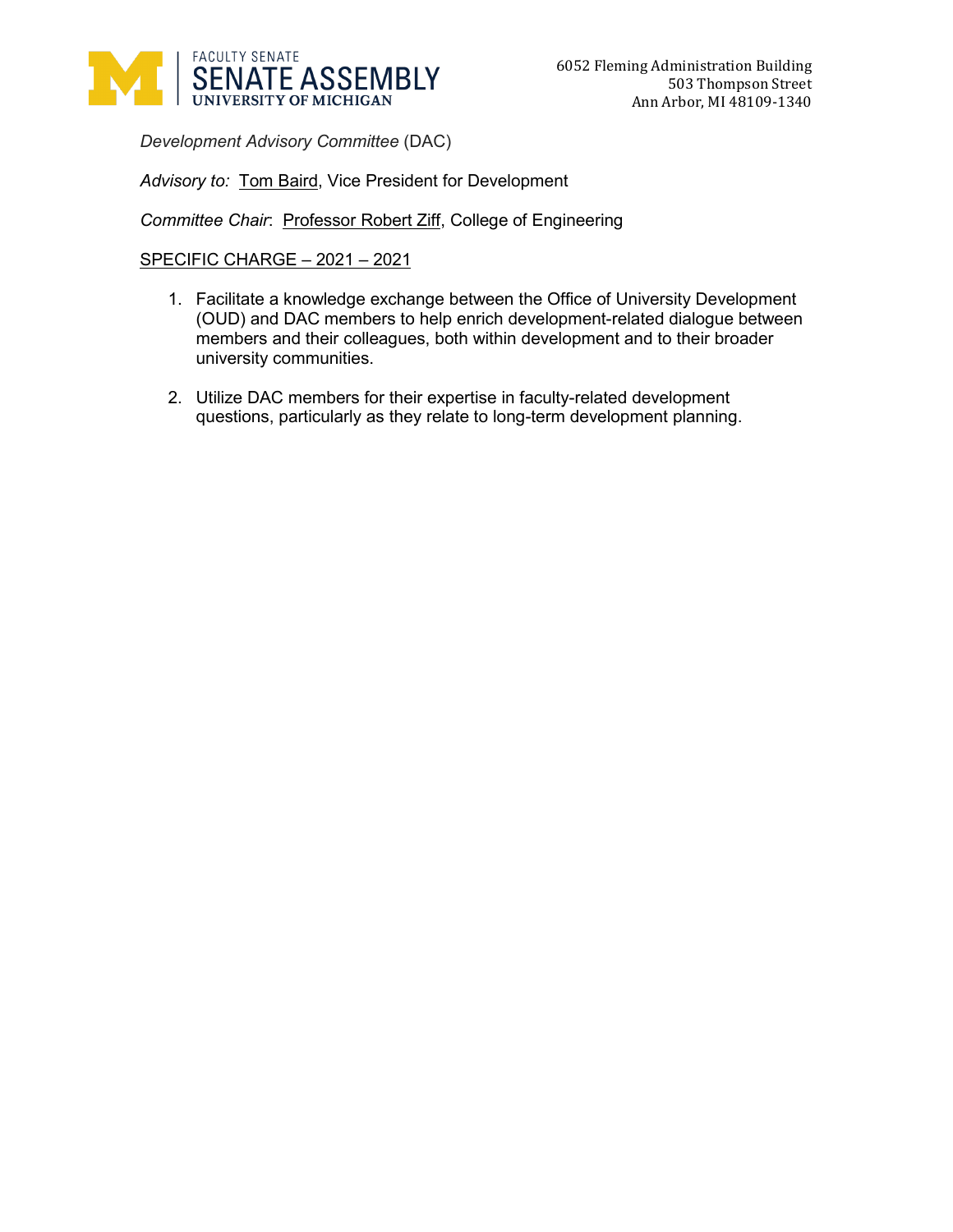

*Financial Affairs Advisory Committee* (FAAC)

*Advisory to:* Geoffrey Chatas, Executive Vice President and Chief Financial Officer

*Committee Chair*: Jessica Pasquale, University Library, Michigan Law

- 1. Provide advisory consultation to review mechanisms/processes that ensure accountability and transparency in the use of academic resources: e.g., student fees, tuition revenue, endowments.
- 2. Support and encourage transparency in budget decisions resulting from financial implications of COVID-19.
- 3. Consider the impact of budget decisions on DEI initiatives.
- 4. Consider Building, Facilities, and Infrastructure issues as determined by the Vice President and the committee.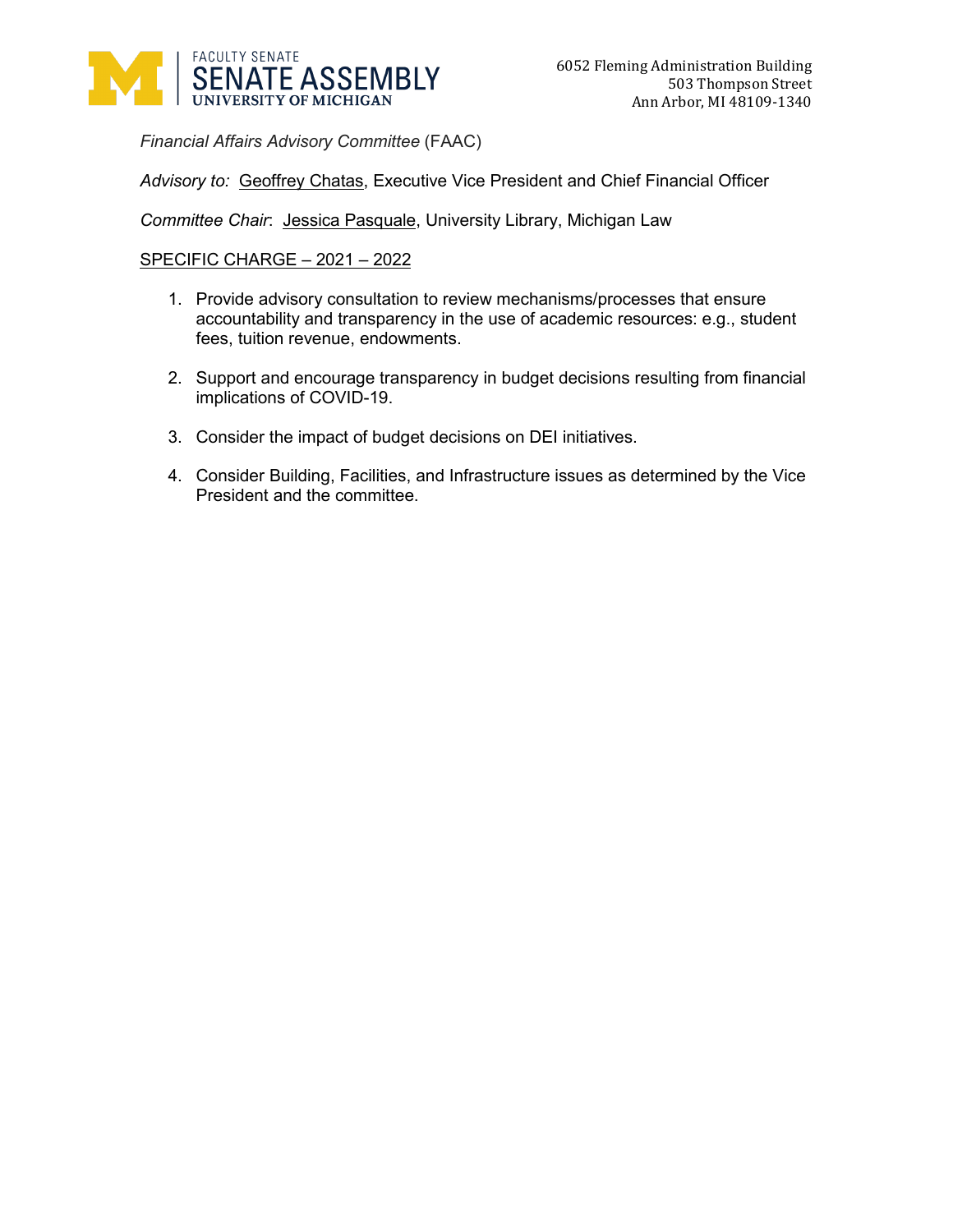

*General Counsel's Advisory Committee* (GCAC)

*Advisory to:* Timothy Lynch, Vice President and General Counsel

*Committee Chair:* Lori Tschirhart, University Library

- 1. Free speech issues, legal protections.
- 2. Academic integrity in the virtual environment, protection of intellectual output.
- 3. Implementation of the Equity, Civil Rights and Title IX Office (ECRT) and related items.
- 4. Sexual and Gender-Based Misconduct Umbrella Policy.
- 5. Legal liability issues related to health and safety during COVID-19.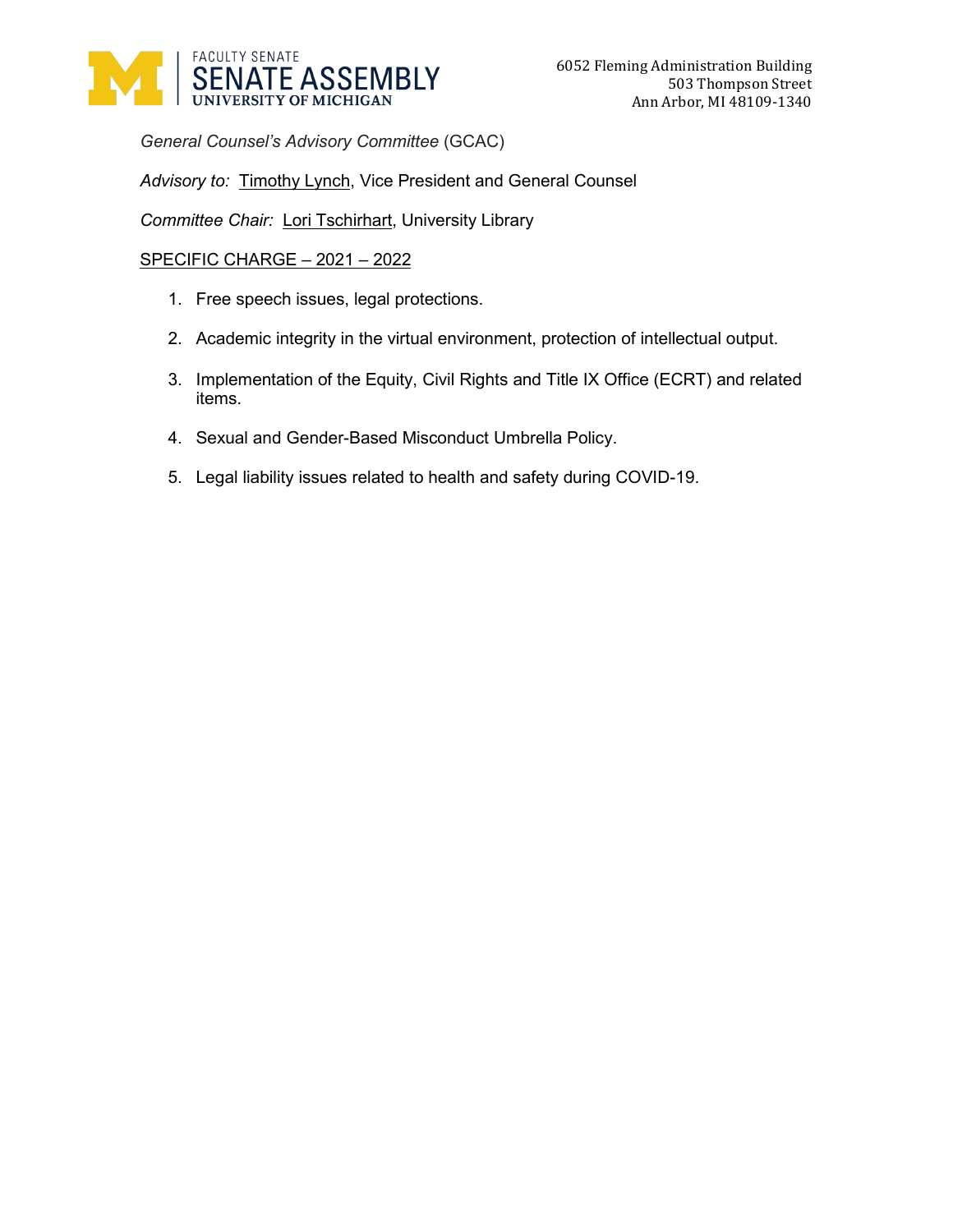

*Government Relations Advisory Committee* (GRAC)

## *Advisory to:* Chris Kolb, Vice President for Government Relations

Committee chair: Professor Larry M. Gant, Social Work

- 1. Discuss strategies to advance the civic engagement of UM faculty, students, and staff.
- 2. Review current and projected state budgetary priorities, especially relevant to higher education. Discuss Michigan's state budget and identify its impact on the University and its three campuses.
- 3. Analyze and summarize community issues (local, state, regional...) relevant to campus and to the University community.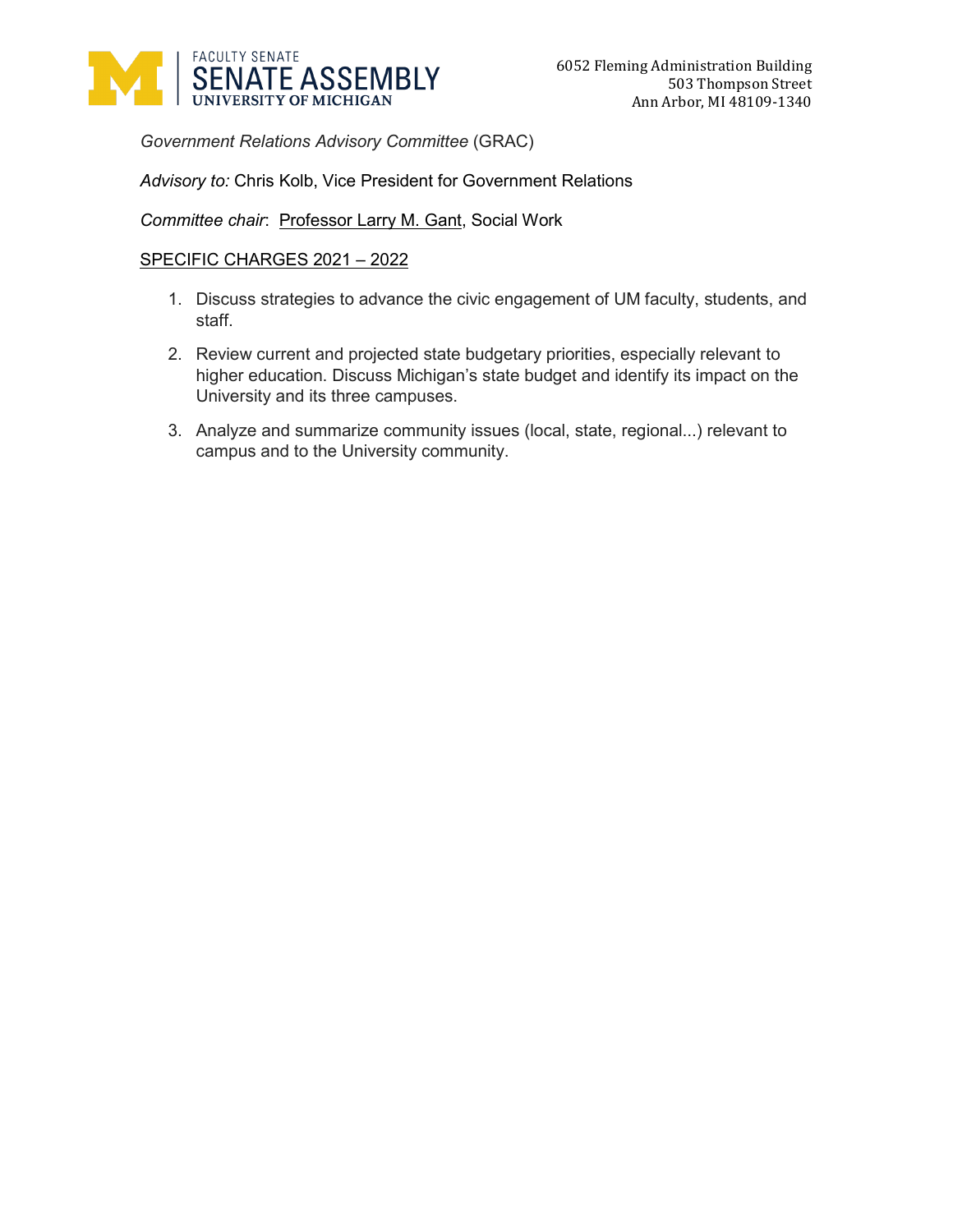

*Information Technology Committee* (ITC)

*Advisory to*: Ravi Pendse, Vice President for Information Technology and Chief Information Officer

*Committee Chair:* Rachel Vacek, University Library

- 1. In keeping with the university's commitment to Diversity, Equity and Inclusion (DEI) consider issues of diversity in terms of service delivery and technical assistance, and provide best practices for IT resources and their effective use for new project development among diverse populations on campus.
- 2. Evaluate the effectiveness of virtual/hybrid meetings and collaboration suites/tools to inform future business practices post COVID-19.
- 3. Assess new technologies that may facilitate work in teaching, research, and service to stay current on the most current technological innovations.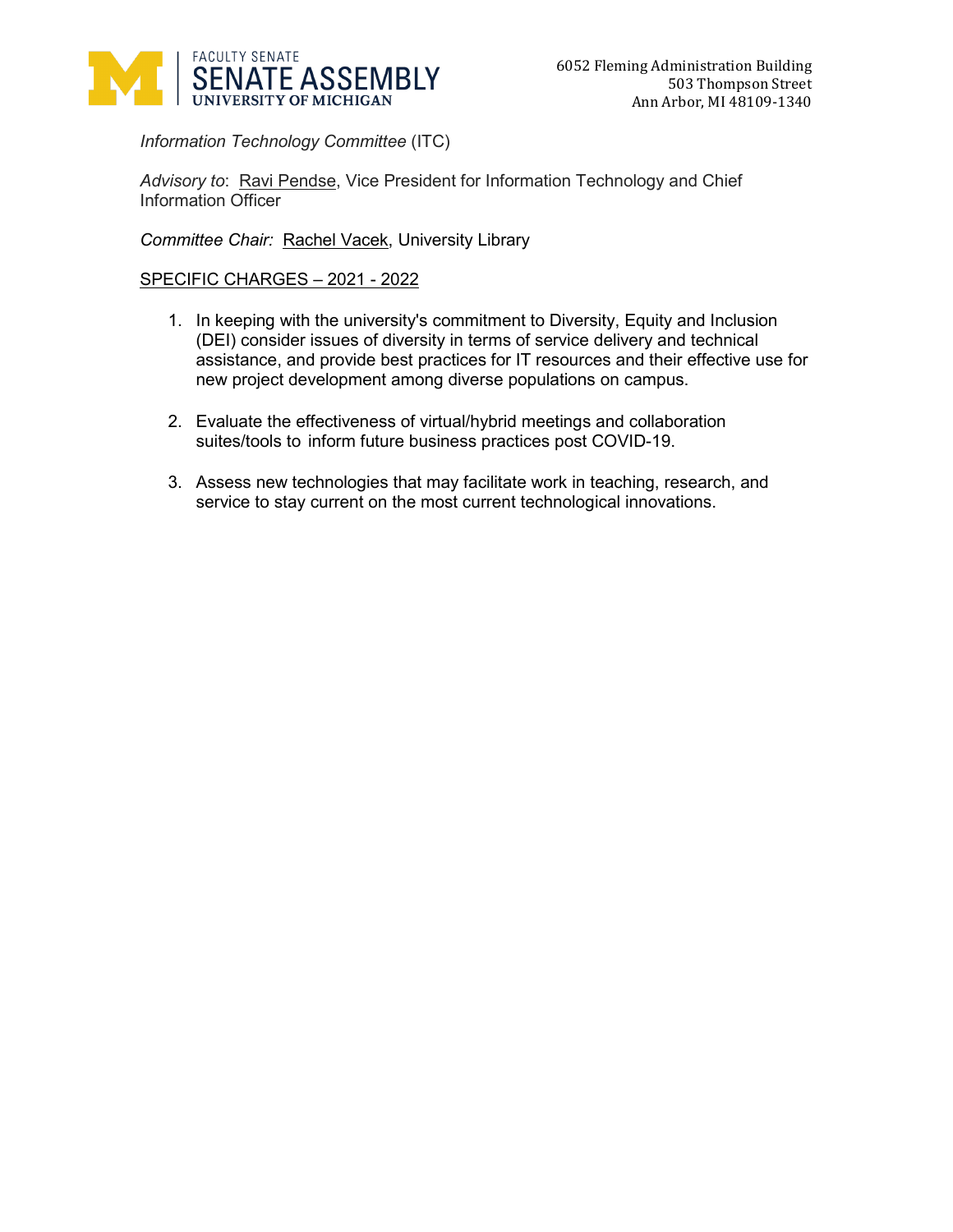

*Medical Affairs Advisory Committee* (MAAC)

*Advisory to*: Marschall Runge, Executive Vice President for Medical Affairs

Committee Chair: Professor Cormac Maher, Medical School

- 1. Explore any changes in healthcare and implications for curricular innovations (e.g. COVID-19, telehealth initiatives, use of simulation training, and the financial impact of changes in health care).
- 2. Explore national and global health care issues with a focus on anti-racism and the role of UM.
- 3. Assess the impact of interprofessional education and training initiatives within UM and nationally.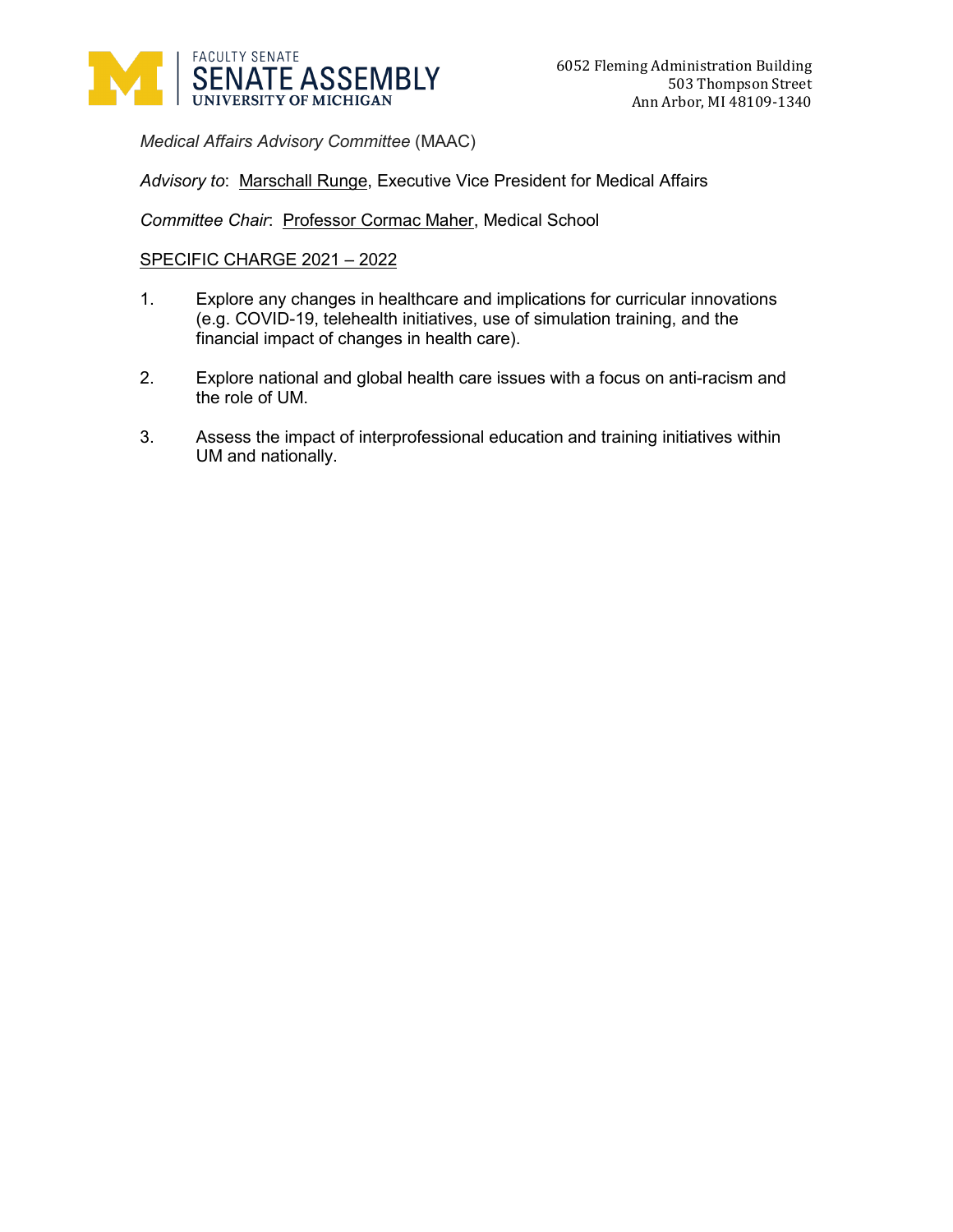

*Research Advisory Committee* (RAC)

*Advisory to:* Rebecca Cunningham, Vice President for Research

**Committee Chair: Research Professor Robert Ploutz-Snyder, Nursing** 

- 1. Provide input on continuing plans for research operations in the COVID-19 environment.
- 2. Support the development and implementation of recommendations for DEIinformed policies and practices in research in partnership with other organizations on campus to address disparities, particularly as exacerbated by the COVID-19 pandemic.
- 3. To engage with internal university structures (e.g., Library, IACUC, IRBs) that support research across all three campuses to address challenges as needed and as time allows.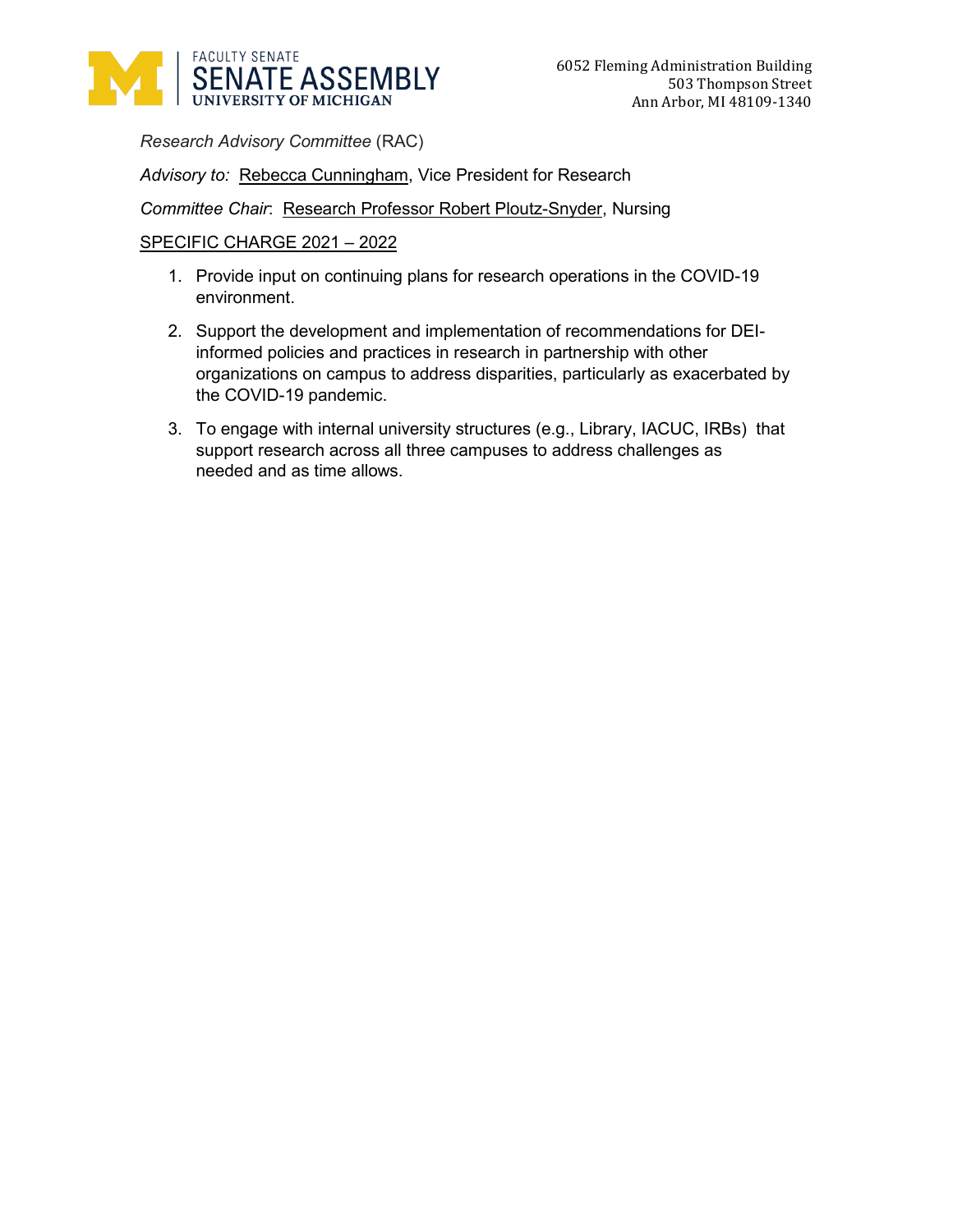

*Secretary of the University Advisory Committee* (SAC)

*Advisory to*: Sally Churchill, Vice President and Secretary of the University

*Committee Chair*: Associate Professor Karen Fournier, School of Music, Theatre & Dance

- 1. Discuss the Regents' and the President's priorities for 2021-2022.
- 2. Provide faculty feedback on issues and policy matters of university concern of high priority such as, but not limited to sexual misconduct policy, climate change and carbon neutrality, and budget matters.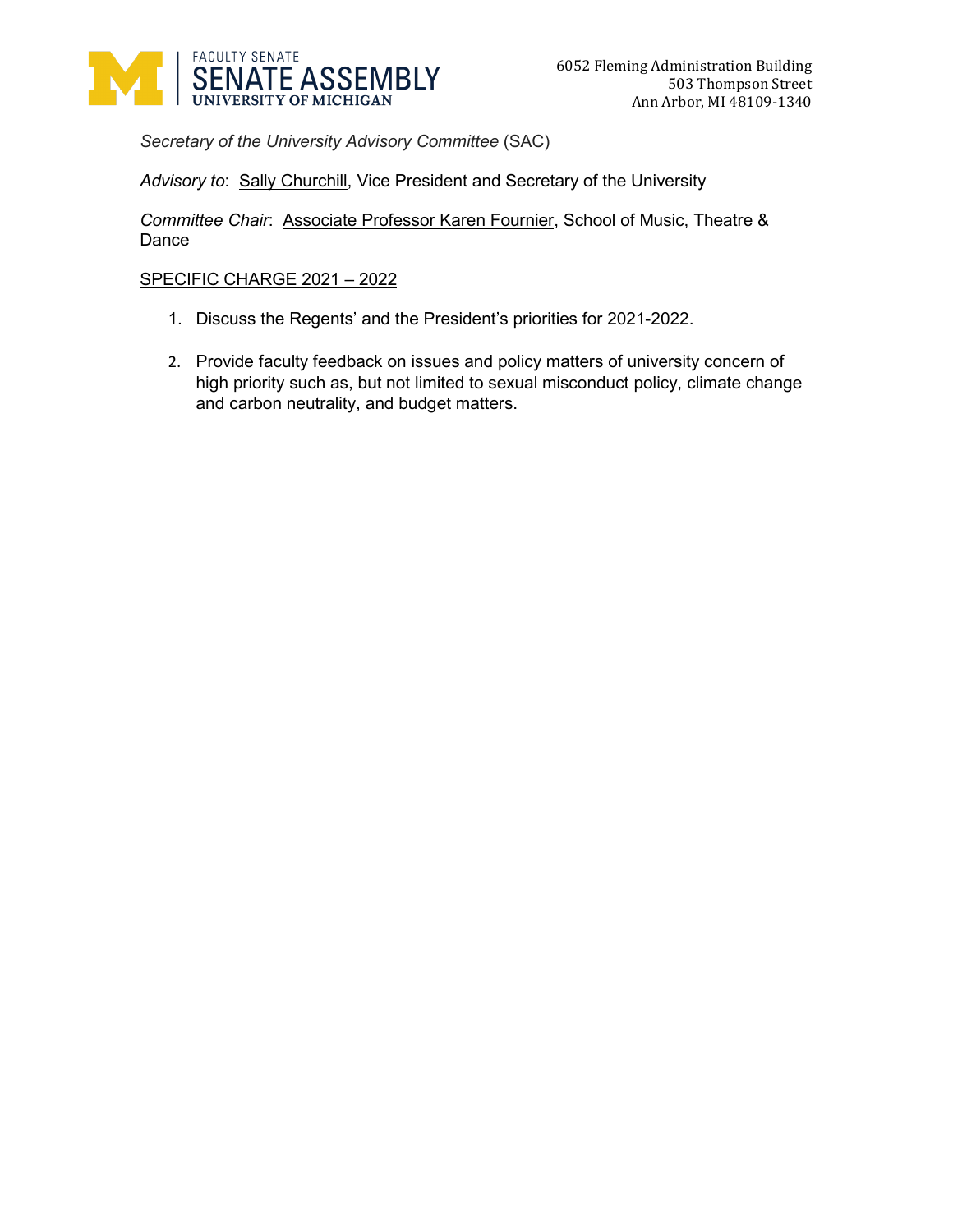

*Student Relations Advisory Committee* (SRAC)

*Advisory to*: Martino Harmon*,* Vice President for Student Life

*Committee Chair*: Assistant Research Scientist Harish Ganesh, Engineering

- 1. Discuss strategic priorities such as advancing DEI, and addressing student mental health needs, including how faculty may be responsive.
- 2. Discuss and provide feedback on amendments to the Statement of Student Rights and Responsibilities.
- 3. Discuss response to requests for accommodations stemming from impacts from COVID-19, such as complications arising from financial hardships for students, personal illness, familial illness, and other complications due to COVID-19.
- 4. Discuss ways to develop and maintain a collaborative relationship to proactively engage in conversations across the campus community about topics of concern and import to a healthy campus social climate.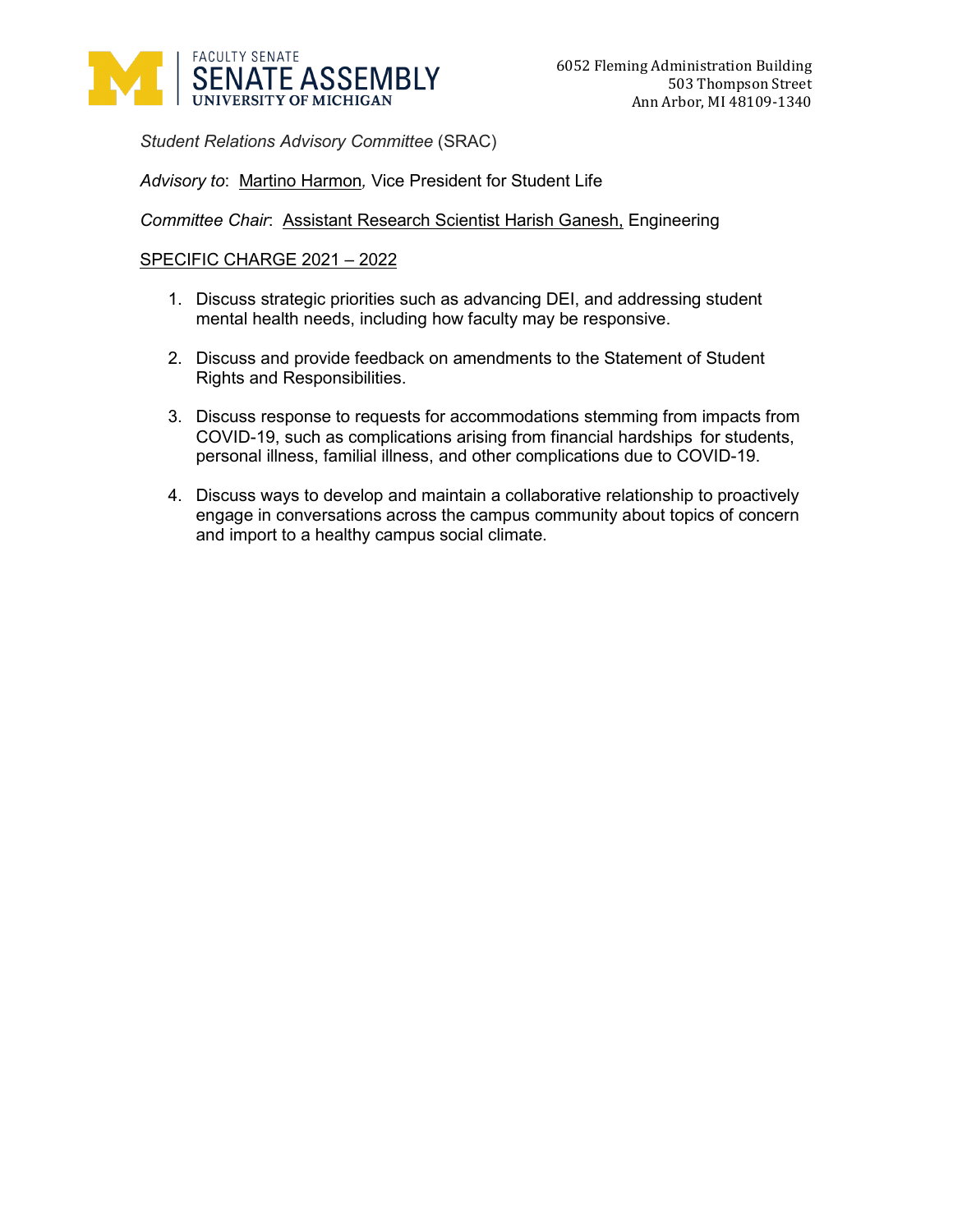

# GENERAL CHARGE FOR SPECIAL SENATE ASSEMBLY COMMITTEES

Special committees are established by Senate Assembly as authorized in Section 4.06 of the Regents' Bylaws. In collaboration with the Faculty Senate Office and SACUA, special committees assist Senate Assembly with its work. Senate Assembly special committees are charged with bringing faculty voice and perspective to a broad range of university activities including policy and procedure.

*Administrative Evaluation Committee* (AEC)

*Committee Co-Chair*: Professor Semyon Meerkov, Engineering *Committee Co-Chair*: Professor Emeritus A. Galip Ulsoy, Engineering

- 1. The committee shall carry out a survey of the UM Faculty Senate on all three campuses to evaluate the performance of administrators at the level of Chair, Dean, Provost, Chancellor and President. The committee shall also survey the Senate on satisfaction with particular UM administrative functions, adding an item assessing administrative support for publicly engaged work, and on other topical policy issues the committee deems important, in consultation with SACUA.
- 2. The committee shall engage with UM information technology experts and/or external vendors as needed to streamline the survey infrastructure to reduce reliance on the technical support of particular long-serving committee members, and to make continuing committee activities sustainable.
- 3. The committee shall also work with UM Dearborn faculty and UM Flint faculty to ensure consistency of questionnaires.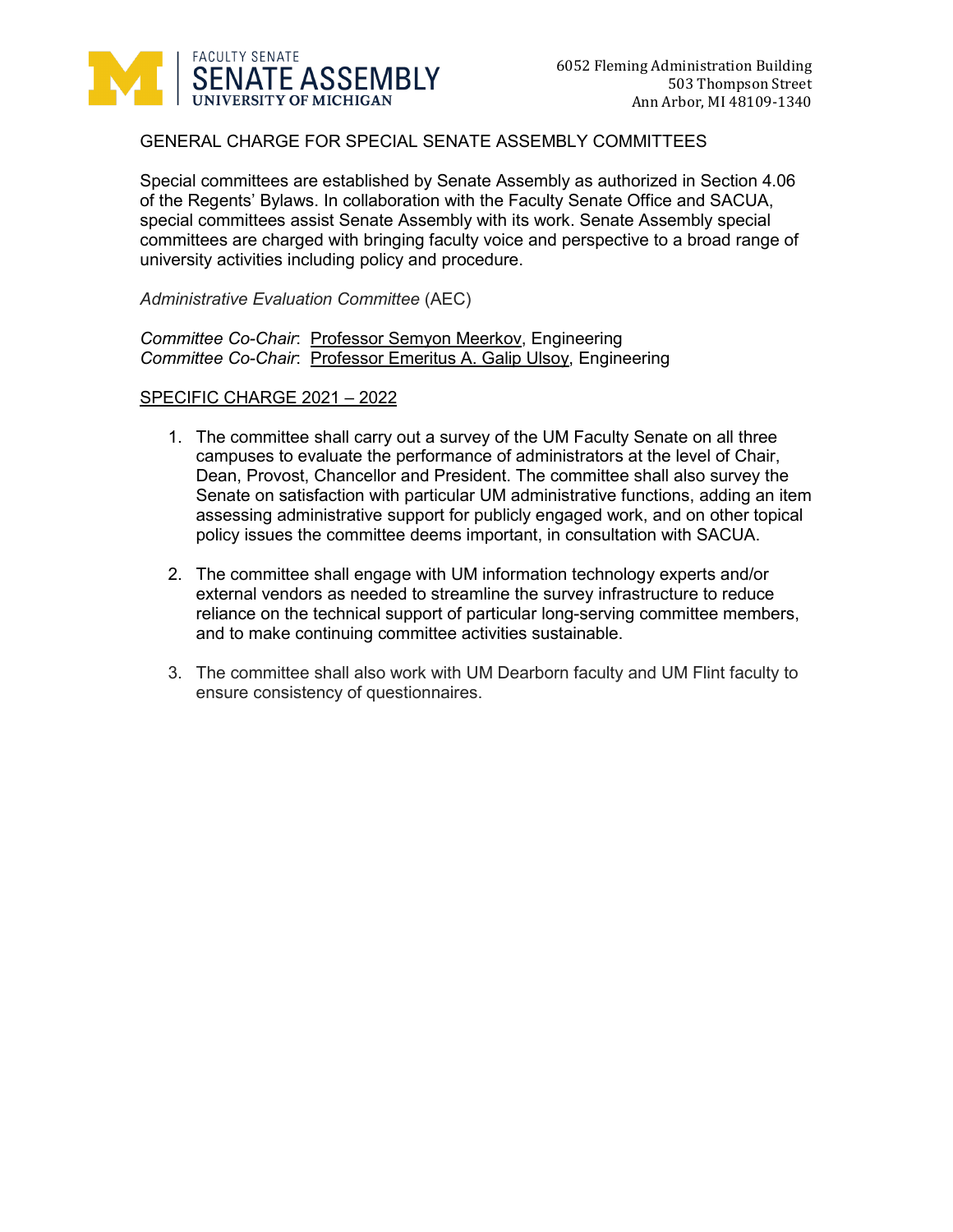

*Committee on Anti-Racism (CAR)*

## *Committee Chair:* Deirdre Spencer, University Library

- 1. Serve as a body to identify ways in which University, College, or other institutional policies contribute to structural racism and identify ways to change policies to promote anti-racism.
- 2. To guide and recommend to SACUA and the Senate priorities for University policies that support anti-racism.
- 3. Serve as a body to whom racist policies and practices experienced by faculty can be reported. Collect data on faculty reports of racism.
- 4. Identify and share best practices for responding to racism experienced by faculty of color, working with other units on campus as appropriate.
- 5. Sponsor at least one public anti-racism event per year (workshop, art performance, talk or paper, panel discussion, etc.).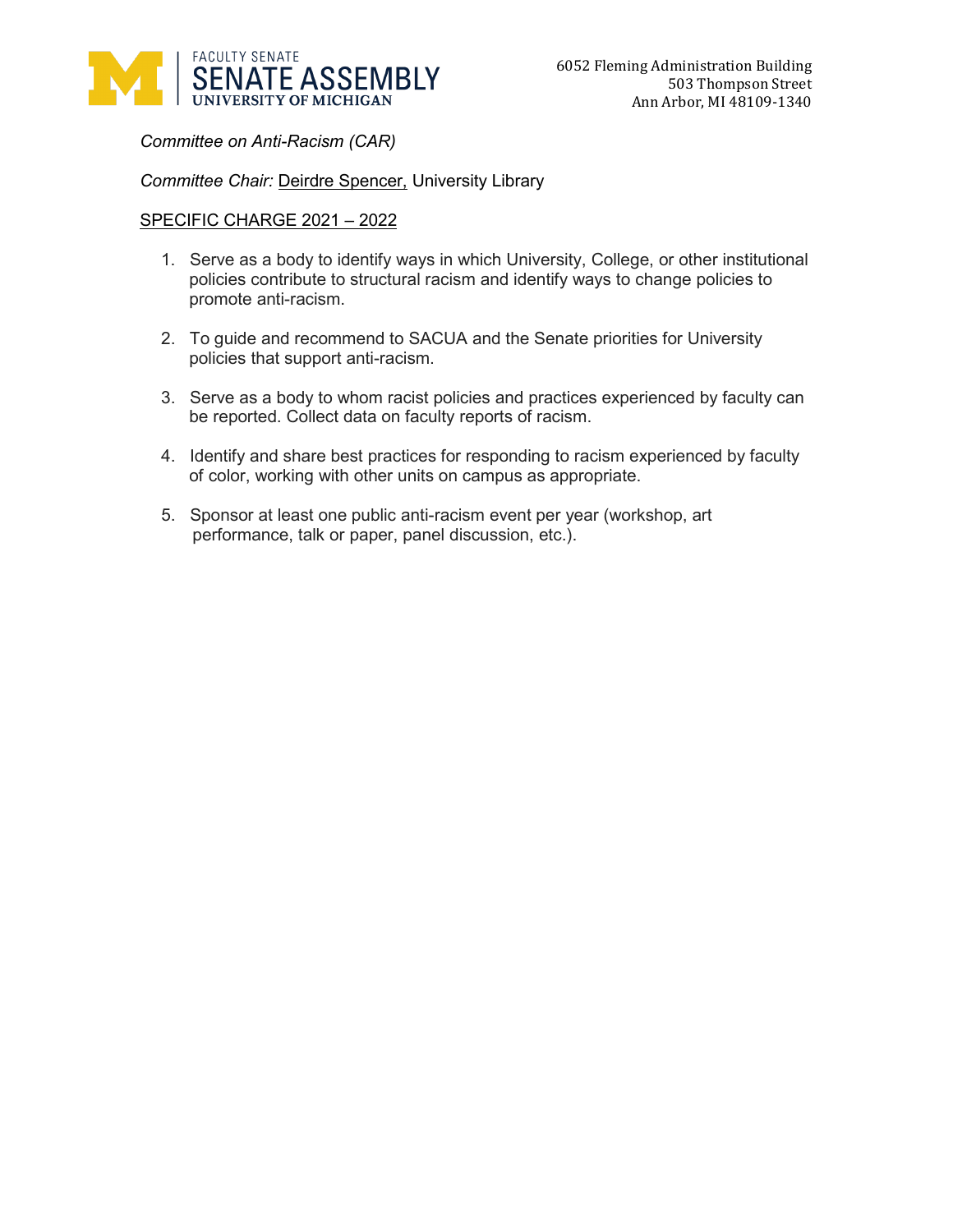

*Committee on the Economic and Social Well-Being of the Faculty* (CESWF)

*Committee Chair:* Professor Brian McCall, Education

- 1. Identify options to manage daycare needs of instructional faculty while teaching.
- 2. Examine ways in which peer institutions contribute to the social well-being of faculty, and how the university may make such contributions, including providing social and/or financial benefits (i.e. faculty clubs, tuition programs for dependents, etc.).
- 3. Review data collected from faculty surveys.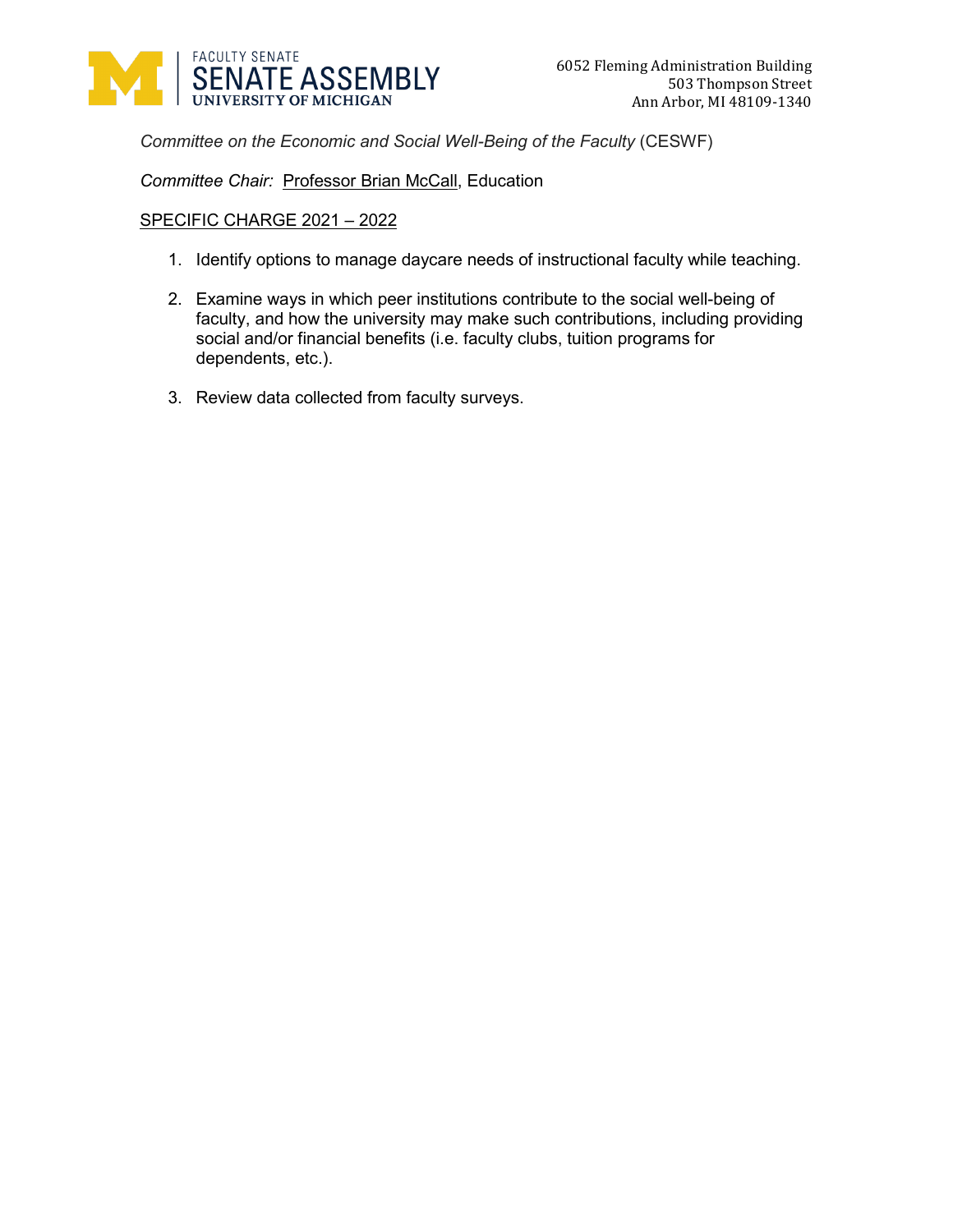

*Committee for Fairness, Equity, and Inclusion (CFEI)*

*Committee Chair:* Associate Professor Mark Allison, Computer Science, College of Arts and Sciences

- 1. Define inclusivity and inclusion in specific and relevant terms, with specific populations including accountable outcomes, metrics and actionable recommendations, COVID-19 related or otherwise, that may be brought to Senate Assembly for a vote and implemented at the University in a tri-campus environment.
- 2. Examine how COVID-19 impacts various campus populations in terms of inclusivity, specifically through [Return to On-Campus Work](http://provost.umich.edu/covid-19/20200707returntooncampuswork.html) for Instructional Employees. Identify unit-specific or campus-wide best practices in ensuring fairness, equity, and inclusion on managing COVID-19 impacts that can be championed through the committee.
- 3. Assess existing DEIA initiatives and efforts at U-M for their effectiveness and impact.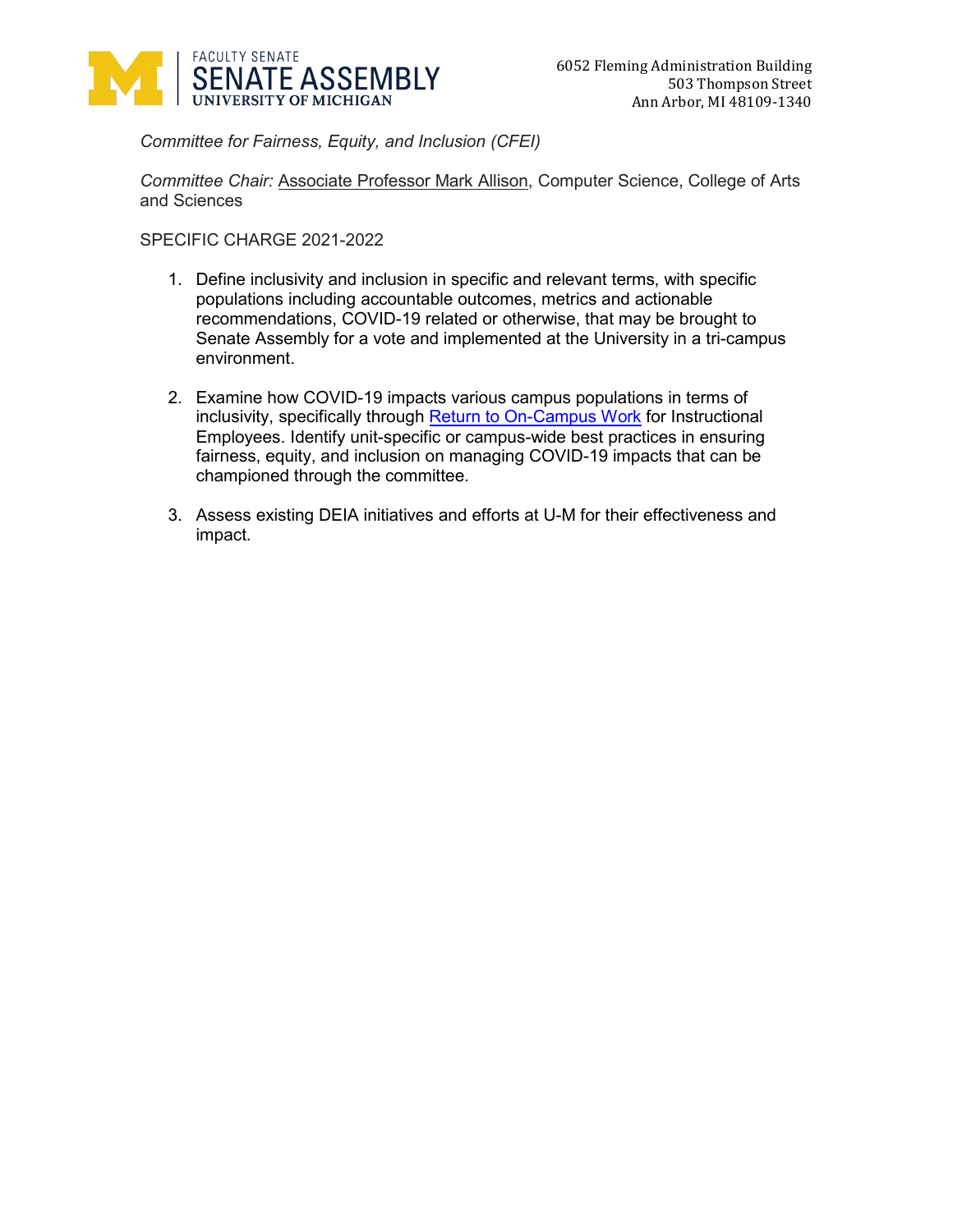

*Committee on Oversight of Administrative Action* (COAA)

*Committee Chair:* Professor Thomas Braun, School of Public Health

- 1. Evaluate procedures followed by Equity, Civil Rights and Title IX Office (ECRT) in addressing reports of administrator misconduct.
- 2. Review and critically evaluate reports received by SACUA of unwarranted administrator actions to identify patterns in units.
- 3. Review and critically evaluate data generated by the Administration Evaluation Committee and address persistently low evaluation scores.
- 4. Update faculty grievance resources, including updating the grievance form so that it is electronically available on the Academic Human Resources website.